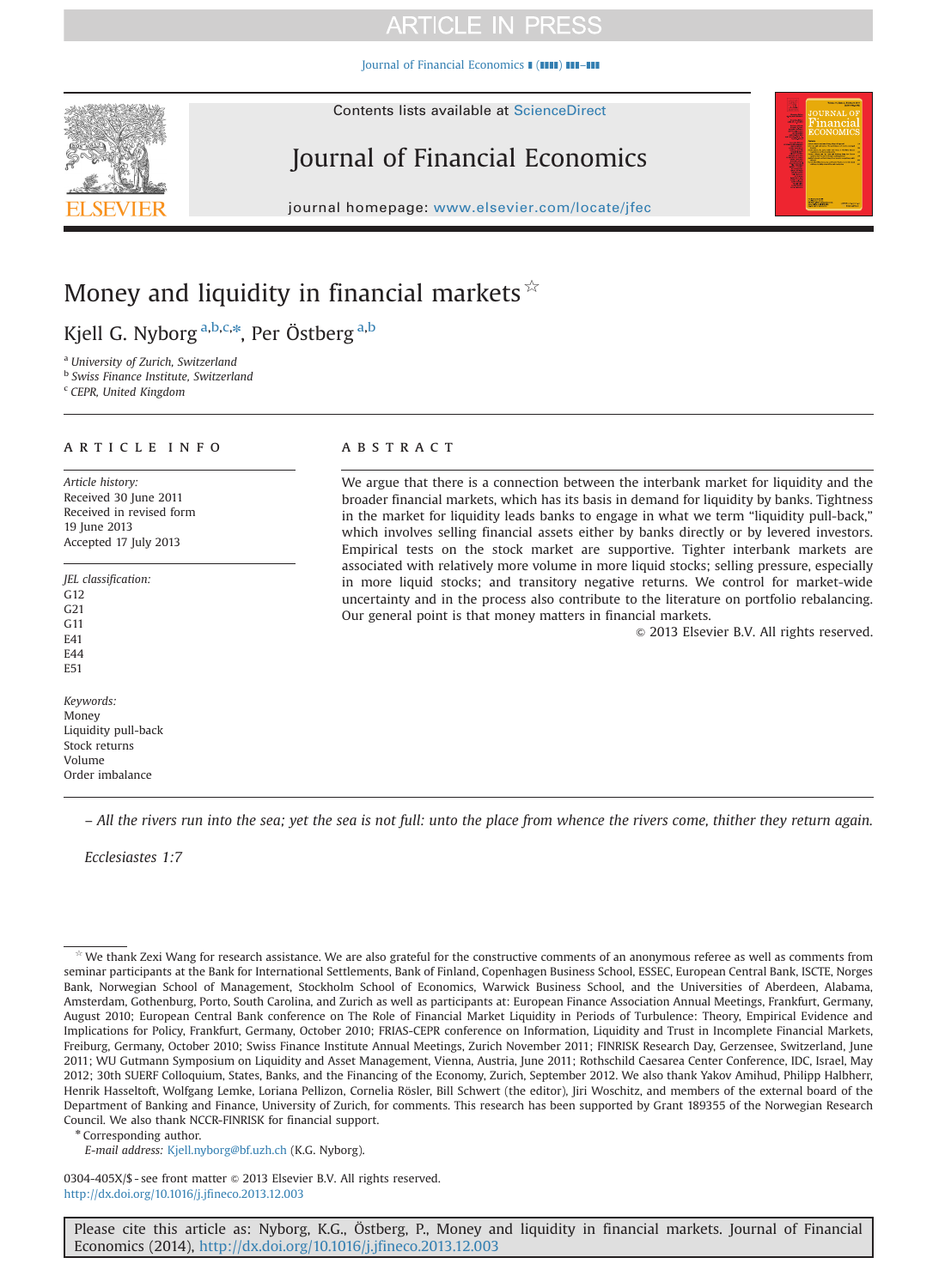#### 1. Introduction

We study the connection between the interbank market for liquidity and the broader financial markets. That such a connection exists is suggested, for example, by the experience of the recent financial crisis, which saw both a breakdown in the interbank market and a collapse in the prices of financial assets. However, our focus is not on the crisis, but rather on the day-to-day interaction between the interbank market for liquidity and financial market activity. The paper makes three contributions. First, it advances what we call the liquidity pull-back hypothesis, which addresses how demand for liquidity by banks impacts on financial market activity. Second, we test and find supportive evidence for this hypothesis by examining stock market volume, order imbalance, and returns. Third, as a byproduct of controlling for market-wide uncertainty in the testing of the liquidity pull-back hypothesis, we document relations between uncertainty, stock liquidity, and trading activity that may help shed light on how agents rebalance portfolios in response to fluctuations in market-wide uncertainty. In broad terms, the paper bridges two different concepts of liquidity, namely, the finance idea that liquidity is a property of an asset and the central banking and monetary economics concept of liquidity simply as high powered money.

There is evidence in the extant literature that financial markets are affected by monetary phenomena. For example, returns in bond and equity markets appear to be influenced by monetary shocks [\(Fleming and Remolona,](#page--1-0) [1997](#page--1-0); [Fair, 2002;](#page--1-0) [Piazzesi, 2005](#page--1-0)) and fund flows [\(Edelen](#page--1-0) [and Warner, 2001](#page--1-0); [Boyer and Zheng, 2009](#page--1-0); [Goetzmann](#page--1-0) [and Massa, 2002](#page--1-0)), as are measures of liquidity in these markets ([Chordia, Sarkar, and Subrahmanyam, 2005](#page--1-0)). However, we are not aware of research that explicitly posits and documents a link between the interbank market and the stock markets, as we do in this paper.

Our line of reasoning has its basis in a money and banking perspective on financial market activity. Banks need liquidity, or central bank money, to satisfy reserve requirements, allow depositor withdrawals, etc. The central bank determines the quantity of liquidity via its operations and then the interbank market (re)allocates it. However, if the price of liquidity in the interbank market is high, alternative sources of liquidity may be more attractive. Banks that have exhausted credit limits, must look for alternative sources. But to paraphrase [Friedman \(1970\)](#page--1-0), "One bank can increase its money balances only by persuading another one to decrease its balances."<sup>1</sup> And as emphasized by [Tobin \(1980\),](#page--1-0) "The nominal supply of money is something to which the economy must adapt, not a variable that adapts itself to the economy – unless the policy authorities want it to." So what alternatives to the interbank market are there?

Banks have, in fact, several alternatives. They can go to the discount window, but this is expensive and a last

resort. They can try to induce more deposits, but this is unlikely to be effective within a short time span. Rather, the alternative that we wish to emphasize here is pulling back liquidity from the financial markets. This can be done in several ways. The most obvious one is through selling financial assets. $2$  This could occur through the mechanism of a banks' internal liquidity management system feeding into trading desks' limits. Alternatively, a bank can increase margins to investors, which in turn may lead to asset sales as investors seek to meet margin requirements. Increasing haircuts in repos has a similar effect. These actions do not increase the quantity of liquidity in the system, but they can increase the selling bank's liquidity balances, as long as the buying counterparty banks with another bank. One can think of liquidity pull-back as a bank dipping its ladle into the "ocean" of financial assets, recovering for itself liquidity granted to a counterparty some time in the past and stored all the while in the financial asset that now is being sold. Thus, we argue that there is a connection between the interbank market for liquidity and the broader financial markets arising from (the possibility of) liquidity pull-back.

Liquidity pull-back trading is arguably most likely to occur if the interbank market is not allocatively efficient. The crisis is an example of it being so; volume in the interbank market fell ([Cassola, Holthausen, and Lo Duca,](#page--1-0) [2009](#page--1-0)) while central banks around the world injected vast amounts of liquidity to counteract banks' unwillingness to lend to each other. In addition, [Bindseil, Nyborg, and](#page--1-0) [Strebulaev \(2009\)](#page--1-0) find evidence that there is a degree of allocational inefficiency in the interbank market even during what we think of as times of normalcy, and [Fecht,](#page--1-0) [Nyborg, and Rocholl \(2011\)](#page--1-0) find evidence that interbank liquidity networks, which are intended to overcome imperfections in the interbank market, are not always effective. We expect tighter interbank markets to be associated with a higher level of liquidity pull-back activity. This has implications for volume, order imbalance, and returns.

The implication of liquidity pull-back on volume is cross-sectional in nature. In particular, the liquidity pullback effect on volume should be felt differentially across assets, depending on their degree of liquidity in the financial economics sense of the word. By definition, trade in a highly liquid asset involves lower price impact, or transaction costs, on average, than an equivalent trade in a less liquid asset ([Black, 1971](#page--1-0); [Kyle, 1985](#page--1-0)). The implication, and our central hypothesis, is thus that increased tightness in the interbank market for liquidity is associated with an increase in the volume of more liquid assets relative to that of less liquid assets. $3$  We expect this relation because when interbank markets function well, banks that hold excess

Please cite this article as: Nyborg, K.G., Östberg, P., Money and liquidity in financial markets. Journal of Financial Economics (2014), [http://dx.doi.org/10.1016/j.jfineco.2013.12.003i](http://dx.doi.org/10.1016/j.jfineco.2013.12.003)

 $1$  The original Friedman quote is: "One man can reduce his nominal money balances only by persuading someone else to increase his. The community as a whole cannot in general spend more than it receives."

<sup>&</sup>lt;sup>2</sup> [Kashyap and Stein \(2000\)](#page--1-0) document that many banks hold substantial amounts of securities.

<sup>&</sup>lt;sup>3</sup> This is related to the observation made by [Scholes \(2000\)](#page--1-0), writing on the topic of crises and risk management and drawing on his experience from Long Term Capital Management, that "[i]n an unfolding crisis, most market participants respond by liquidating their most liquid investments first…" because "[more] liquid markets tend to be large and can handle large trading volumes relatively quickly."